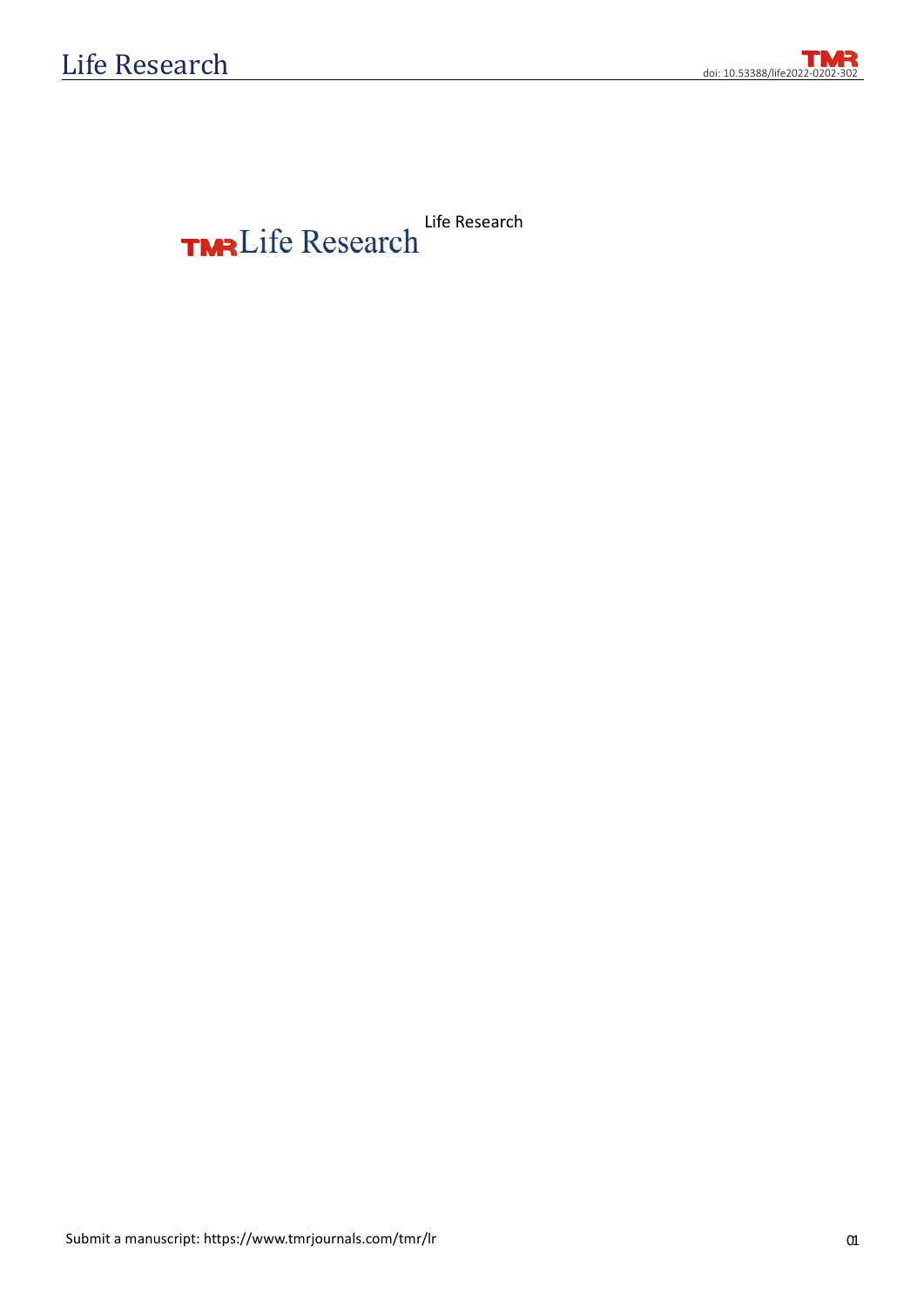# **Review** The pharmacological mechanism of quercetin as **adjuvant therapy of COVID-19**

Wahyu Choirur Rizky $\bigcirc^1$ , Muhammad Candragupta Jihwaprani $\bigcirc^1$ , Avicena Al Kindi<sup>1</sup>, Arif Nur Muhammad Ansori $\bigcirc^2$ , Mazhar Mushtaq $\mathbb{D}^{3^*}$ 

#### **Abstract**

The emergence of novel severe acute respiratory syndrome coronavirus-2 (SARS-CoV-2) has caused the global outbreak and major public health concern. After the outbreak human-to-human transmission was confirmed with or without symptoms of upper and lower respiratory tract involvement. Up to date, there has been evidence that COVID-19 is beyond that of a typical pulmonary disease and revealing pathomechanics of COVID-19-associated acute respiratory distress syndrome (CARDS), which include severe inflammation and pulmonary edema leading to impaired alveolar homeostasis, and resulting in an alteration of lung physiology, lung fibrosis, inflammation of endothelium, vascular thrombosis, as well as exaggerated immune response. Concerning this pathophysiology, the use of quercetin as phytotherapeutic may merit in the management of COVID-19 patients. In this review, the authors wish to elaborate on the molecular effect of quercetin on SARS-CoV-2 by giving a detailed mechanism of quercetin against the binding of the S-protein of the virus to angiotensin-converting enzyme 2 (ACE2) receptors, the main protease ( $M^{pro}$ ) or 3C-like protease (3CL<sup>pro</sup>), papain-like protease (PL<sup>pro</sup>), and RNA-dependent RNA polymerase (RdRP). Recent clinical evidence supporting the use of quercetin in COVID-19 management is also discussed in this paper.

Keywords: Quercetin; phytotherapeutic; COVID-19; antiviral; anti-inflammatory; anti-fibrosis

#### **Introduction**

Since the novel severe acute respiratory syndrome coronavirus-2 (SARS-CoV-2) emerged in Wuhan, Hubei Province, China, in December 2019, it has caused a global outbreak and major public health concern. The human-to-human transmission was confirmed to elicit both asymptomatic and symptomatic respiratory disease, known as Coronavirus Disease (COVID-19). Numerous efforts in the medical field have been undertaken to cease the spread of this virus and to determine accurate strategies in treating individuals with confirmed positive SARS-CoV-2 infection [1]. Globally, the COVID-19 pandemic has affected more than 298 million patients and 5.4 million deaths have been reported to the World Health Organization (WHO) during the writing of this review [2]. Ergo, scientists and researchers are racing the clock and breaking records to develop COVID-19 vaccines and repurpose several therapeutic options to treat mild to severe COVID-19.

Recently, albeit several trials that are underway to produce safe and effective vaccines, in conjunction with its distribution, over 4.9 million vaccine doses have been administered worldwide and obtained emergency use authorization by The United States food and drug administration (FDA) [2]. However, an approach called drug repurposed under ACTIV-6 protocol has been created by the national institute of health (NIH) to explore a pool of up to seven drugs approved by the FDA for other diseases, particularly antiviral drug remdesivir, the anti-inflammatory baricitinib, and corticosteroid (e.g. dexamethasone) for treating mild to moderate COVID-19 [3, 4]. Furthermore, there have been numerous ongoing trials evaluating oral supplements such as zinc, vitamin C, vitamin D, folic acid [5], and flavonoids such as quercetin, as adjuvant pharmacotherapy in the management of COVID-19 [6].

Quercetin (3, 3', 4', 5, 7-pentahydroxyflavone) (C15H10O7) is a major polyphenol that belongs to the flavonoid family. It is categorized as flavonol, one of the six subclasses of flavonoid compounds. Being the most abundant form of flavonoid molecules, quercetins are ubiquitously distributed in a variety of dietary plants, including apple, berries, onion, kale, tea, tomato, grape, as well as nuts. Furthermore, it is also affordably marketed in the form of tablet dietary supplements. Various in vitro and animal model studies have shown that quercetin has numerous physiological effects, including antioxidant, anti-inflammatory, immunomodulatory, and antiviral properties. There is well-documented evidence pointing toward its effects in attenuating lipid peroxidation, platelet aggregation, and capillary permeability, which cumulatively result in cardioprotective effects, as well as anti-carcinogenic properties [7]. Too few human studies address the effectiveness of quercetin, specifically in the management of viral respiratory infection. Notwithstanding, some human studies have provided significant results in specific populations with non-infectious causes of respiratory disease [8-11].

Current evidence shows the specific pathomechanics of COVID-19-associated acute respiratory distress syndrome (CARDS), which include severe inflammation and pulmonary edema leading to impaired alveolar homeostasis, and alteration of lung physiology, and resulting in lung fibrosis, inflammation of endothelium, vascular thrombosis, as well as an exaggerated immune response [12].

<sup>&</sup>lt;sup>1</sup>Medical Interns, College of Medicine, Sulaiman Alrajhi University, Kingdom of Saudi Arabia. <sup>2</sup>Doctoral Program in Veterinary Science, Faculty of Veterinary Medicine, Universitas Airlangga, Indonesia. <sup>3</sup>College of Medicine, Sulaiman Alrajhi University, Kingdom of Saudi Arabia.

<sup>\*</sup>Corresponding to: Mazhar Mushtaq. College of Medicine, Sulaiman Alrajhi University, Kingdom of Saudi Arabia. E-mail: dr\_hcg@yahoo. com.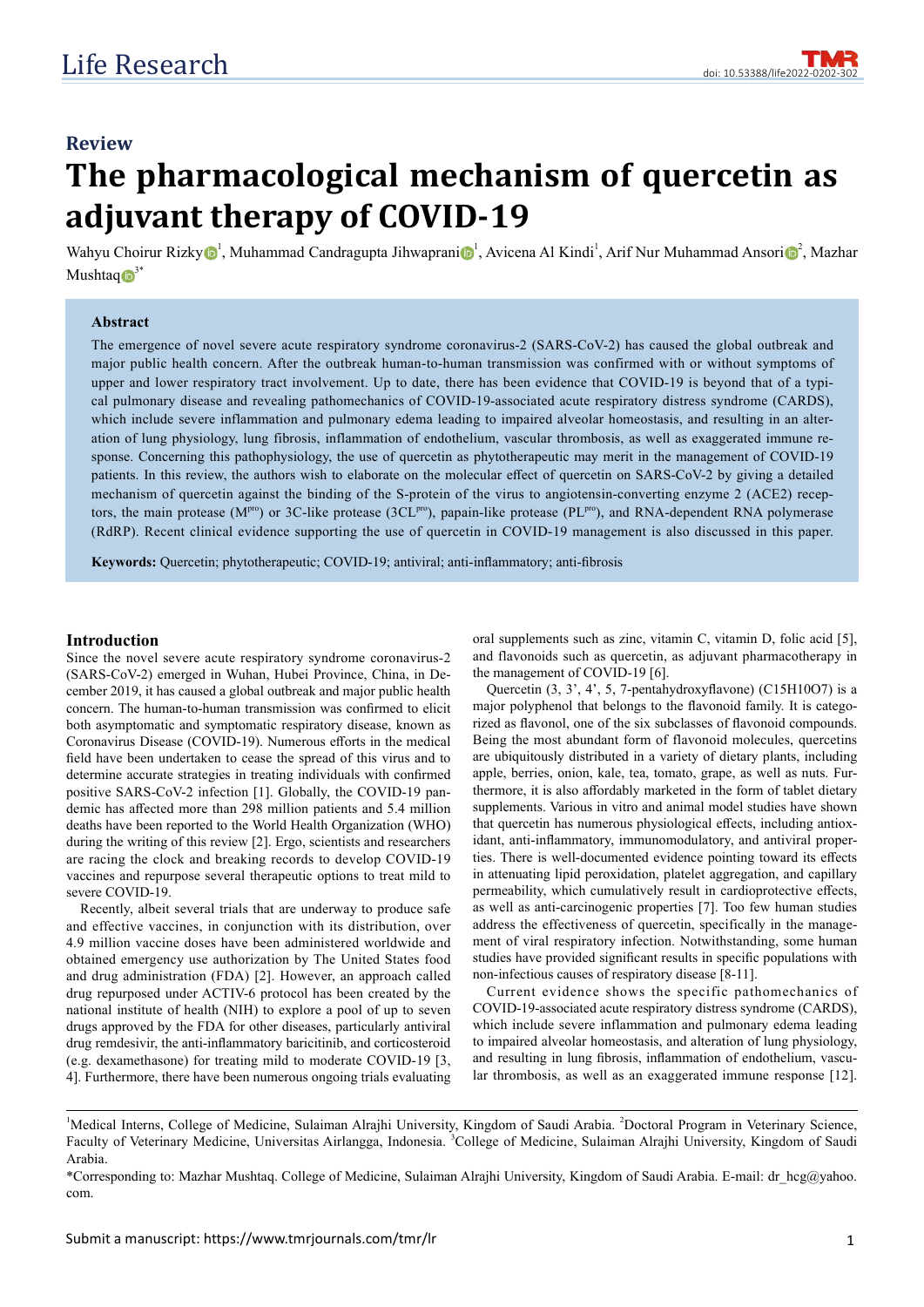Concerning this pathophysiology, the use of quercetin may merit in the management of COVID-19 through its antiviral, anti-inflammatory, anti-fibrotic, and immunomodulatory effects. In this narrative review, we aim to discuss the evidence related to its antiviral and anti-inflammatory effects in molecular and preclinical studies, and the currently available studies evaluating the use of quercetin as an adjuvant pharmacotherapy of COVID-19.

# **Molecular Effect of Quercetin to Coronaviruses**

The SARS-CoV-2 pandemic has highlighted the vast multitude replication [14]. SARS-CoV-2 spike protein (S-protein), which constitutes receptor-binding domain (RBD), S1 and S2 subunits, human ACE2 receptors, type II transmembrane serine protease, and cathepsin B/L are the pivotal targets for inhibition of the viral entry [13]. Nevertheless, several compounds and drugs are designed and even repurposed to directly act on SARS-CoV-2 conserved enzymes  $3CL^{pro}$  or main protease  $(M^{pro})$ ,  $PL^{pro}$ , NSP12, and RNA-dependent RNA polymerase (RdRP) [14]. In this following section, we discuss the antiviral mechanisms of quercetin and its derivatives on coronaviruses of the Coronaviridae family, including SARS-Associated Coronavirus (SARS-CoV), Middle-East respiratory syndrome coronavirus (MERS-CoV), and novel SARS-CoV-2, done by but not limited to computational or in silico approaches.

## **Inhibition of S-protein interaction to ACE2 receptors**

As aforementioned, S-protein can interact with ACE2 receptors in the human body and mediates the viral entry. This S-protein is activated by an enzyme called furin, through its specific recognition site toward the enzyme. Milanovic et al. conducted a computational study using an acid-base equilibrium approach and molecular docking simulations to evaluate the inhibitory effect of quercetin and its metabolites, compared to chloroquine, hydroxychloroquine, and cinanserin hydrochloride that suppress furin and interfere with the S-protein of SARS-CoV-2. It showed that acid-base forms of quercetin and its oxidative metabolite benzofuranone 2-(3,4-dihydroxy benzoyl)-2,4,6-trihydroxy-3(2H) benzofuranone bind to human furin with a better competitive inhibitory activity than those of chloroquine and hydroxychloroquine at physiological pH. Quercetin and benzofuranone induce alterations in the native conformation of furin and distort its active site. Likewise, their binding affinity toward furin is comparable to those of approved drugs but less comparable in binding to the S-protein. Hence, the approved drugs are still essential for specific binding to S-protein [15].

Among natural flavonoids and synthetic indole chalcones tested computationally by Vijaya Kumar et al., quercetin showed highly potent inhibition against S-protein, dimerization, and catalytic activity of the SARS-CoV-2 M<sup>pro</sup> [16]. The inhibition of S-protein was shown by tight binding affinity of quercetin to amino residues of SARS-CoV-2, including Spike Receptor Binding Domain (SRBD), consisting of Gly496, Asn501, Tyr505, and Tyr453 with a binding energy of -7.8 kcal/mol. On the other hand, quercetin interacted with amino residues of Glu288, Asp289, Glu290 on M<sup>pro</sup> dimerization sites and interacted with Leu286 residues on the M<sup>pro</sup> enzymatic regulatory sites. Moreover, quercetin interacted with β-hairpin residues of NSP12, thus interfering with the stabilization of RdRp of SARS- $CoV-2$  [16].

Quercetin along with vitamin D and estradiol, namely tripartite combination, were tested by genomic-guided tracing of SARS- $CoV-2$  targets in human cells [17].  $ACE2$  and furin play a significant role in SARS-CoV-2 entry to human cells and are expressed in multiple cells and tissues. The tripartite combination from the study was able to regulate the expression of ACE2 and furin by several mechanisms. From the gene expression omnibus (GEO) database, quercetin appears to inhibit the expression of several potential SARS-CoV-2 infection-promoting genes like c-FOS in rat and human cells, including Runx1 in rat cells and HNF4a in human cells. C-FOS, Runx1, and HNF4a are reported as activators of the ACE2. Further, the Gene Set Enrichment Analyses (GSEA) demonstrated that quercetin administration renders significant decreases in ACE2 expression during the differentiation of intestinal cells in the human model. Intriguingly, quercetin alters approximately 30% of the expression of the genes (98 out of 332), which encode protein targets of SARS-CoV-2 in human cells; hence it is the potential to interfere with 85% (23 out of 27) SARS-CoV-2 proteins. In combination with vitamin D, it may alter the activity of SARS-CoV-2 proteins in human cells, almost 93% (25 out of 27). In the mouse model, quercetin exerts an inhibitory effect toward ACE2 by enhancing the activity of GATA5 (repressor) inhibitory activity on surfactant protein-C (SFTPC) gene expression. On the other hand, quercetin upregulates INSIG1 (activator) in the human intestinal cells, allowing inhibition of another activator gene, HIF1a, and ACE2 subsequently [17].

A computational study using traditional Chinese medicine systems pharmacology (TCMSP) Database and Analysis Platform was done to explore quercetin, puerarin, and kaempferol activities in blocking SARS-CoV-2 replication [18]. Among these three compounds, quercetin demonstrated the highest binding affinity to ACE2 with dissociation constant,  $K_D = 4.83 \times 10^{-6}$  M, and was considered to have remarkable value for an unmodified compound. Additionally, it also demonstrated higher binding affinity to SARS-CoV-2, SRBD with  $K_p$  = 2.41x10<sup>-8</sup> M; and more notably, it almost suppressed the viral binding to ACE2 receptor identified by Surface Plasmon Resonance (SPR) assay. These dual actions both on SARS-CoV-2 spike protein and ACE2 receptor may generate a better antiviral synergistic effect on SARS-CoV-2. Further exploration of quercetin was also performed by Gene Ontology (GO) functional enrichment analysis. It revealed that quercetin was closely linked to inflammatory response, signal transduction, response to drugs, gene transcription and expression, apoptosis, and oxidation-reduction process. These inhibitory mechanisms are summarized in Figure 1.

In vitro assays to demonstrate quercetin and its metabolites in inhibiting recombinant human ACE2 (rhACE2) activity was done by Liu et al. [19]. Among the polyphenols tested, quercetin was the most potent inhibitor against rhACE2 activity with a half-maximal inhibitory concentration (IC<sub>50</sub>) of 4.48 μM. The results also showed that by the presence of 5-100 μM quercetin, the reaction rate of 50 ng/mL rhACE2 was concentration- and time-dependent at 37℃. After 2.5 minutes, the rhACE2  $IC_{50}$  of quercetin raised from approximately 4.48 μM to 29.5 μM at 10.5 minutes. Since rhACE2 activity is raised with temperature, the inhibition of this enzyme depends on different stages of temperature. Quercetin was also shown to decrease the affinity of rhACE2 to the Mca-APK (Dnp) substrate and lower the rhACE2 catalytic efficiency  $(K_{car}/K_m)$ . Consistently, it exerted a dual inhibition action by increasing Km (affinity) and decreasing Vmax of rhACE2. On the other hand, the inhibition of rhACE2 was also demonstrated by quercetin glycosides and quercetin metabolites like isorhamnetin, tamarixetin, 3,4-dihydroxyphenylacetic acid, and quercetin-3-glucuronide, as they decreased the  $K<sub>m</sub>$ and  $K_{\text{cat}}/K_{\text{m}}$  values [19].

# **Inhibition of SARS-CoV-2 3CLPro**

In this study, a natural compound called quercetin-3-beta-galactoside was identified as an inhibitor of the protease by molecular docking, SPR/FRET-based bioassays, and mutagenesis studies [20]. The results revealed that Gln189 was pointed to be an important amino residue that plays a role in binding interactions between quercetin-3-β-galactoside with SARS-CoV 3CL<sup>pro</sup> in wild and mutant type (Q189A). Albeit, SARS-CoV 3CL<sup>pro</sup> Q189A preserved the same bi-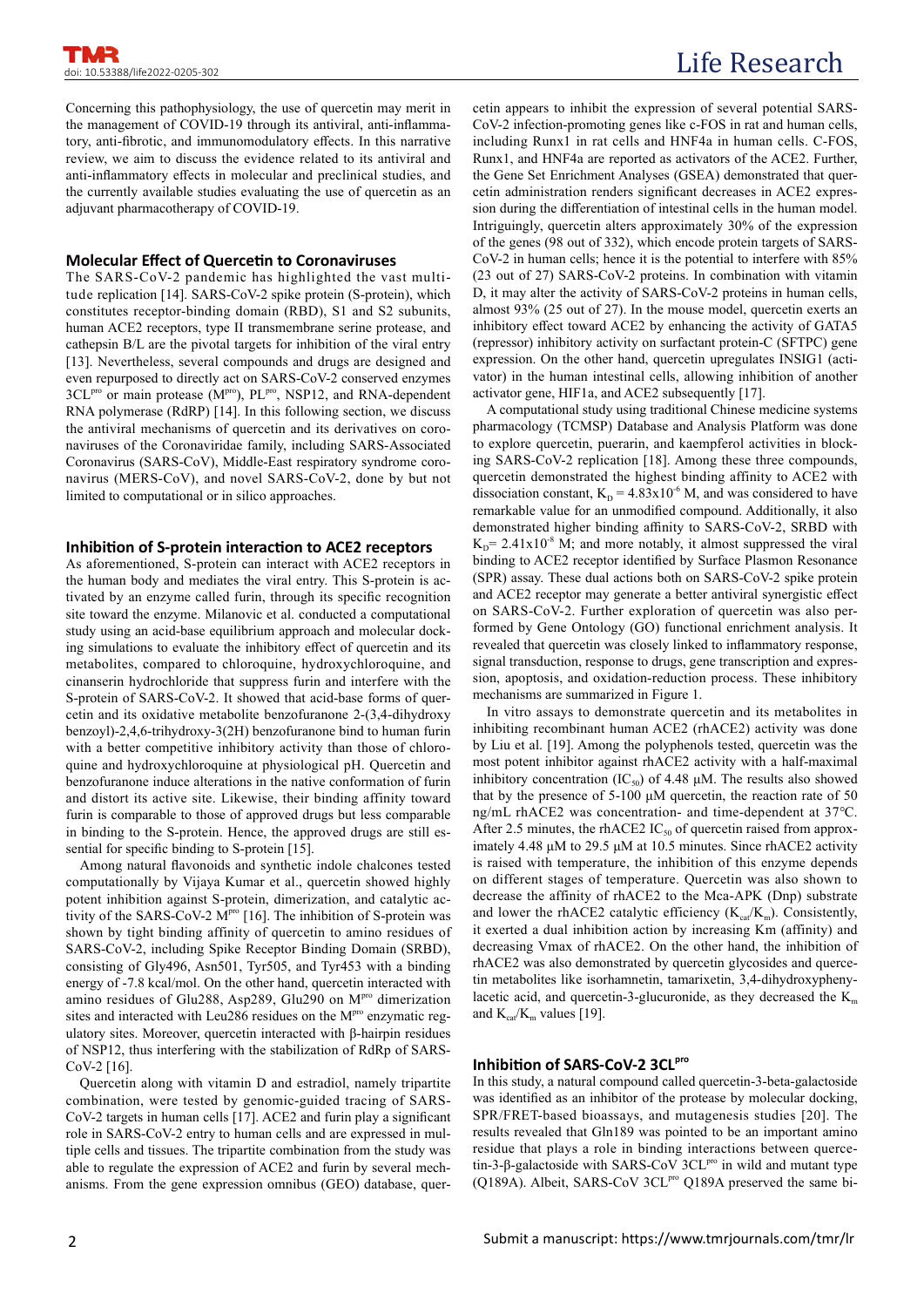doi: 10.53388/life2022

ological activity level as its wild type; in fact, the binding affinity of quercetin-3-β-galactoside to SARS-CoV 3CL<sup>pro</sup> Q189A was reduced. Further, the enzymatic activity of these two protease types expressed in *E. coli*-M15 was similar. Quercetin-3-β-galactoside rendered a significant and dose-dependent increment in SPR response units and demonstrated slow-dissociation curves and characteristics of fast-binding. Also, it acted competitively. The  $IC_{50}$  value of the quercetin inhibiting the SARS-CoV-3CL<sup>pro</sup> catalytic activity was calculated to be  $42.79 \pm 4.97$  μM. Whereas, the IC<sub>50</sub> value of the quercetin against the mutant type Q189A, was calculated to be 2-fold greater than the wild-type,  $27.89 \pm 10.06$   $\mu$ M. Moreover, among eight derivatives of quercetin-3-β-galactoside synthesized in this study, four exhibited a remarkable inhibition percentage at 50μM, more than 50%, designating that these derivatives were potent candidate inhibitors of SARS-CoV-3CL $P^{\text{ro}}$  [20].

There has been evidence pointing out that the structural basis of the main protease of SARS-CoV-2, SARS-CoV, and MERS-CoV with a conserved active site are similar based on homology modeling studies [21, 22]. Further, it is also highlighted that the binding of lead compounds is similar between the main proteases of SARS-CoV-2 and SARS-CoV, based on the protonation state of the Cys-His catalytic dyad [14]. It is also known that the high sequence identity for main protease 3CL<sup>pro</sup> between SARS-CoV and MERS-CoV is 95% [23]. In accordance with the previous study, quercetin displayed a good inhibition against recombinant SARS-CoV 3CL<sup>pro</sup> expressed in Pichia pastoris with an  $IC_{50}$  value of 73  $\mu$ M. Along with other flavonoids tested, quercetin also demonstrated greater than 80% inhibition toward the catalytic activity of recombinant 3CL<sup>pro</sup> and rendered docking energy of -10.2 kcal/mol. Thus, these findings suggest that quercetin has the potential to be an inhibitor candidate for SARS-CoV3CL<sup>pro</sup> [24]. Among forty flavonoids tested for inhibition against MERS-CoV 3CL<sup>pro</sup> catalytic activity, quercetin-3-β-D-glucoside showed prominent inhibition in a dose-dependent manner with an IC<sub>50</sub> value of 37.03 μM. Likewise, the molecular docking results indicated that the hydroxymethyl group of quercetin glucoside was able to form hydrogen bonds with Glu169, hence contributing to a higher affinity to the S1 side of the MERS-CoV  $3CL^{pro}$  [25].

Explorations of phytochemical potential to tackle SARS-CoV-2 have been done extensively. Jia et al. elucidated the underlying mechanism of Reduning Injection (RDNI), which is a patented traditional Chinese medicine for COVID-19 treatment [26]. They used a combination of modeled Vero E6 cells and computational studies. The results showed that quercetin, among the compounds analyzed from the RDNI, displayed potential in the regulatory mechanism of SARS-CoV-2 3CL<sup>pro</sup>, ACE2, and PL<sup>pro</sup> with a binding energy of less than -5 kJ/mol on molecular docking analysis. In the protein microarray analysis, quercetin as a component of RDNI was shown to inhibit cytokine expression, including IL-1α, IL-1β, IL-4, IL-6, IL-8, and TNF-α. These inhibitory mechanisms are summarized in Figure 1. From pathway enrichment analysis, the researchers suggested that RDNI is capable of regulating inflammation through PI3K/AKT, FOXO, MAPK, and T cell receptor signaling pathways. Likewise, RDNI effectively suppresses the overexpression of MAPKs, PKC, and p65 based on Western blot analysis [26].

A screening study by computational and biophysical methods was previously done by Abian et al. to identify the inhibitory activity of natural quercetin on SARS-CoV-2 3CLpro. The results revealed that quercetin was able to alter the thermal stability of  $3CL<sup>pro</sup>$  leading to destabilization in a concentration-dependent manner. Isothermal titration calorimetry (ITC) assay demonstrated an interaction between quercetin and SARS-CoV-2 3CL<sup>pro</sup> and displayed an inhibition constant of approximately  $7 \mu M$ , which is considered sufficiently good in the preclinical studies [27]. Another in silico study revealed that quercetin among other natural products like hispidulin, cirsimaritin, sulfasalazine, artemisinin, and curcumin demonstrated better

affinity against SARS-CoV-2  $3CL^{pro}$  active site, in comparison with hydroxychloroquine. Likewise, quercetin showed better potential inhibitions against SARS-CoV-2 3CLPro and ACE2 than hydroxychloroquine. Albeit, quercetin showed the lowest binding energy to the SARS-CoV-2 3CL<sup>pro</sup>, as it fitted quite well to the active pocket of the 3CL<sup>pro</sup> and its hydroxyl groups were able to form hydrogen bonds with amino acid residues of His163 and Leu141 [28]. Modifying the quercetin scaffold is known to be important for quercetin to bind SARS-CoV-2 3CL<sup>pro</sup> at a molecular level. Seleno-functionalization of quercetin showed higher selectivity in the binding conformation and favorable affinity toward 3CLpro, as compared to its natural compound by molecular docking. The derivative compounds from the seleno-functionalization approach exhibited no cytotoxic effect on Vero cells and exhibited SARS-CoV-2-related cytopathic effect under the inverted light microscope. Likewise, at a lower concentration, the seleno-functionalization of quercetin was able to hamper SARS-CoV-2 replication performed by RT-qPCR [29].

Another common glycosylated conjugate of quercetin, namely rutin (quercetin-3-O-rutinose) constantly showed inhibitory activity to SARS-CoV-2 3CL<sup>pro</sup>. Rutin binds to the catalytic site of 3CL<sup>pro</sup> thus inhibiting viral replication. It significantly alters the tertiary structure of the protein and/or the aromatic protein environment side chains. The declining enzymatic activity of 3CL<sup>pro</sup> due to the rutin inhibitory effect delineates a concentration-dependent fashion. This effect is qualitatively similar to the previous study, utilizing quercetin [27], and stipulating that conjugated moiety of quercetin does not substantially suppress the inhibitory effect of the quercetin scaffold [23]. The results of this study were concordant with a previous study that showed allosteric inhibition of quercetin against SARS-CoV-2 3CL<sup>pro</sup>. Using molecular docking analysis, the binding affinity of  $3CL<sup>pro</sup>$  for its substrate polypeptide was significantly reduced when complexed with quercetin [30]. Cherrak et al. through their in silico study also revealed that glycosylated flavonoids were strongly able to inhibit SARS-CoV-2 3CL<sup>pro</sup>. Their binding against SARS-CoV-2 3CL<sup>pro</sup> was stronger. The structural and the sugar moieties built in these flavonoids mainly affect the strength of the binding against the  $3CL<sup>pro</sup>$  active site. The strongest binding is possessed by flavonoids substituted with mono or disaccharides at position C3 of the flavonoid sugar. Among the flavonoids tested, quercetin-3-O-rhamnoside, myricetin 3-rutinoside, and quercetin-3-O-rutinoside (rutin), the latter exhibited the highest score and was stable in the docked 3CL<sup>pro</sup> complex simulation. Henceforth, rutin is a better candidate to inhibit SARS-CoV-2 3CL<sup>pro</sup> [31].

## **Inhibition of RNA-dependent RNA polymerase (RdRp)**

To replicate its genome, SARS-CoV-2 does not rely on host polymerase, rather uses the RdRp. Hence-forth, it can be a potential for drug targeting. The RdRp structure of SARS-CoV-2 incorporates three subdomains and the functionally crucial catalytic sites of the RdRp, which include Asp760, Asp761, Cys622, Cys813, Ser759, and Trp617 [32]. Another in silico study consistently showed that quercetin-3-O-rutinoside (rutin), quercetin-3-O-glucuronide, quercetin-3'-O-sulfate along kaempferol were able to inhibit SARS-CoV-2  $3CL<sup>pro</sup>$  and RdRp that play a role in viral replication stages. Rutin formed hydrogen bonds with  $3CL<sub>pro</sub>$  through interaction with some amino residues His41 from the catalytic dyad of 3CL<sup>pro</sup>, and other residues like Thr25, Cys44, Met165, Gln189, and Thr190. Likewise, the results highlighted key interactions between rutin and binding pockets of RdRp via the formation of hydrogen bonds with Asp623 and Arg624 from motif A, and with the catalytic residue Ser759 and Asp760 from motif C. Other glucuronidated and sulfated quercetin demonstrated hydrogen bonds and  $\pi$ -anion interaction with the catalytic residue from motif C. These findings suggested that glucuronidated and sulfated forms of quercetin and kaempferol are promising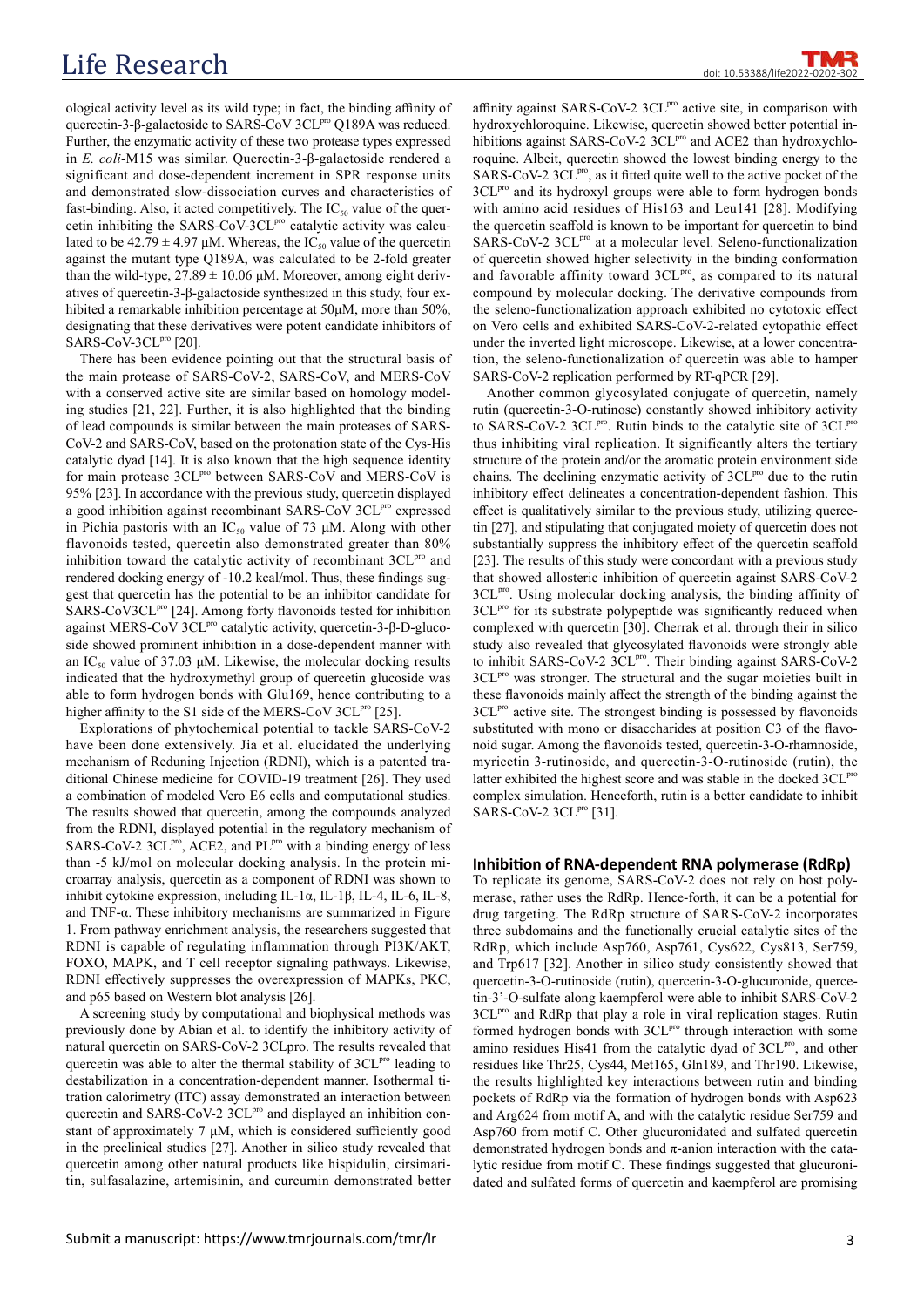candidates for 3CL<sup>pro</sup> and RdRp inhibitors in SARS-CoV-2 replication [33].

The interaction of quercetin-3-O-sophoroside with SARS-CoV-2 main proteins was done by docking and molecular dynamic studies [32]. The targeted main proteins were E protein ion channel, helicase ADP site, helicase NCB site, N protein NCB site,  $3CL^{pro}$ Nsp14 ExoN, Nsp14 N7-MTase, Nsp15 endoribonuclease, Nsp 16 2'-O-MTase, PL<sup>pro</sup> RdRp with or without RNA. The results demonstrated that quercetin-3-O-sophoroside potentially had the highest binding affinity to the RdRp with RNA, with a considerable value of  $-9.70 \pm 1.58$  kcal/mol. It has been shown that quercetin-3-O-sophoroside binds to RdRp with RNA, by forming electrostatic interactions and hydrogen bonding. Likewise, there were hydrophilic interactions between quercetin-3-O-sophoroside with the amino acid residues of Arg555, Asp452, Asp623, Cys622, Lys62, Ser682, Thr556, and RNA G-8 nucleotide (61). Additionally, quercetin-3-O-sophoroside was able to form  $\pi$ - $\pi$  interactions in the case of RdRp without RNA, and relative to RdRp with RNA, the binding energy was decreased to  $-8.40 \pm 1.12$  kcal/mol. These findings suggested that the hydrophilic side chains of the proteins rendered the greatest tendency to interact with quercetin-3-O-sophoroside [32]. These inhibitory mechanisms are summarized in Figure 1.

# **Inhibition of respiratory infections and inflammations**

Despite the aforementioned well-established in silico studies regarding the antiviral properties of quercetin, human studies are still lacking. Moreover, the currently available data assessing the effectiveness of quercetin in respiratory infections and inflammatory diseases are conflicting [8], and more randomized-controlled trials (RCTs) addressing this topic are essential. Heinz et al. conducted one of the randomized double-blinded controlled trials in 2010 to assess the influence of quercetin on the incidence of Upper Respiratory Tract Infection (URTI) in a large community group [9]. Around 1002 participants were enrolled and a standardized Wisconsin Upper Respiratory Symptom Survey (WURSS) recorded the upper respiratory tract outcomes daily for 12 weeks. After randomly distributed,

the participants received either placebo ( $N = 335$ ), 500 mg quercetin/ day (Q-500, N=334), or 1000 mg/day of quercetin (Q-1000, N=333). Additionally, the intervention arms also received vitamin C (125 or 250 mg/day) and niacin (5-10 mg/day). After a 12-week study period, plasma quercetin was compared to the pretreatment level and demonstrated a significant increase in both Q-500 and Q-1000, compared to the placebo  $(P<0.001)$  with no significant adverse effects occurring in the intervention arm. Despite no significant difference in URTI symptoms, severity, and symptom scores between intervention and control groups, a separate analysis of subjects > 40 years of age showed significantly better fitness level ( $N = 325$ ), lower URTI severity (36% reduction,  $P = 0.020$ ), and URTI total sick days (31%) reduction,  $P = 0.048$ ) in the Q-1000 group, compared to the placebo. However, adjustment based on gender, age, and body mass index (BMI) demonstrated an insignificant quercetin-related effect on URTI.

There are some other studies evaluating the efficacy of quercetin in URTI [10] and other lung parenchymal inflammatory diseases, such as sarcoidosis [11]. Those studies have demonstrated some promising results, including a reduction in inflammatory markers, an increase in antioxidant levels, and the incidence of respiratory infections [9-11]. Some provide insight to more usefulness of quercetin in a specific population such as age more than 40-year-old in reducing the severity of the symptoms [9]. However, due to the lack of available human-interventional studies, more research on this topic is needed to further elucidate the role of quercetin in respiratory infection and inflammatory diseases.

# **Quercetin supplementation and its ongoing clinical trials**

Several clinical trials are conducted to elucidate the efficacy of quercetin supplementation in different stages of SARS-CoV-2 infection either in a single or in combination with other interventions. However, among 12 clinical trials data that we retrieved from the clinicaltrials.gov registry presented in Table 1, 6 studies were completed according to the table, in which 3 papers were published interna-



Figure 1. Key components of the pathogenesis of SARS-CoV-2 infection in pneumocytes, stimulating innate immune responses and its sequelae. The proposed mechanism, in which quercetin plays a role in the specific pathway, is presented here. ROS: Reactive Oxygen Species. DIC: Disseminated Intravascular Coagulation. MODS: Multiple Organ Dysfunction Syndrome.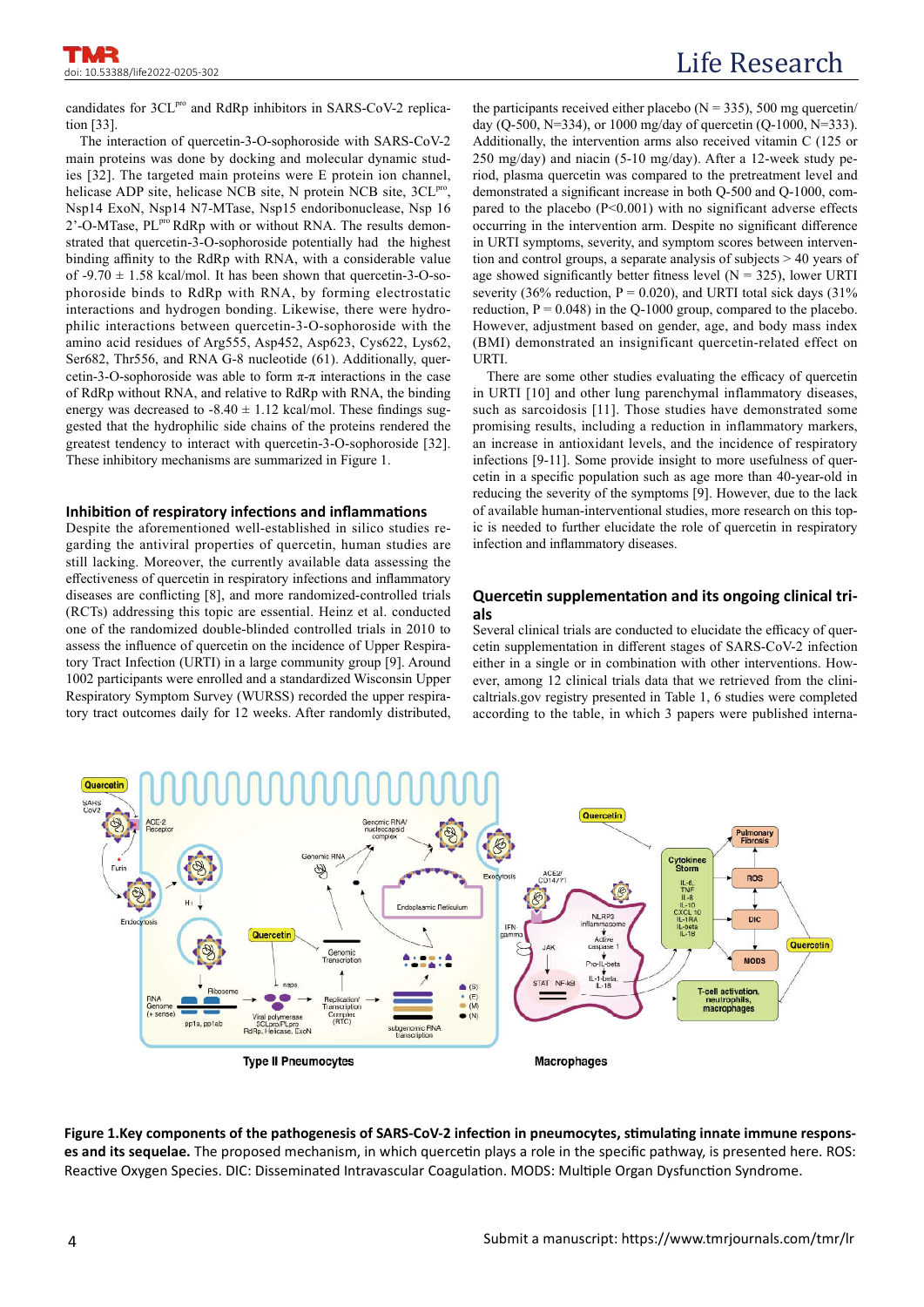# Life Research

tionally [6, 34, 35]. Table 1 details all the relevant study conducted from this perspective. These studies were in a different phase, as mentioned in the table. However, quercetin phytosome was effective in all these studies, ameliorating the symptoms of COVID-19.

# **Conclusion and future directions**

Multiple in silico approaches have extensively been done to elucidate the ability of quercetin and its metabolites in halting SARS-CoV-2 entry and replication. Quercetin and its metabolites showed abilities to inter-fere with furin, an enzyme that is responsible for S-protein activation on the viral surface, thus inhibiting the interaction between SARS-CoV-2 and ACE2 receptors. Quercetin and its metabolites bind to catalytic sites of SARS-CoV-2 3CL<sup>pro</sup> and interfere with the  $3CL<sup>pro</sup>$  dimerization by altering the tertiary structure of the protein and/or the aromatic protein environment side chains. Multiple interactions also occur between quercetin and the RdRp structures of SARS-CoV-2, rendering its ability to halt viral replication. Recent clinical trial data support the use of quercetin in terms of prophylaxis and adjuvant therapy of COVID-19. The phytosome formulation is considered a promising ingredient. Hence, we consider quercetin as a good candidate for development and optimization for COVID-19 treatment to a greater extent. Further clinical investigations to assess the safety and efficacy of quercetin, and its interaction with other drugs in the management of COVID-19, are certainly warranted to provide high-quality clinical data and generalizability.

#### **References**

- 1. Hyder Q, Haider KH. The ongoing battle against  $CO VID-19$ . Iberoam J Mxed.  $2020;2(4):360-366$ . doi:10.5281/zenodo.3987277
- 2. WHO COVID-19 Dashboard. Geneva: World Health Organization. https://covid19.who.int. Published 2020. Accessed December 25, 2021.
- 3. Naggie S. ACTIV-6: COVID-19 Study of Repurposed Medications. 2021. https://clinicaltrials.gov/ct2/show/NCT04885530. Accessed December

20, 2021.

- 4. Wagner C, Griesel M, Mikolajewska A, et al. Systemic corticosteroids for the treatment of COVID-19.Cochrane Database Syst Rev. 2021;8(8).CD014963 doi:10.1002/14651858.CD014963
- 5. Ibrahimagic O, Kunic S. Comment on an article: "High dose folic acid is a potential treatment for pulmonary hypertension, including when associated with COVID-19 pneumonia." Med Hypotheses. 2020;145. doi:10.1016/j.mehy.2020.110338
- 6. Di Pierro F, Iqtadar S, Khan A, et al. Potential Clinical Benefits of Quercetin in the Early Stage of COVID-19: Results of a Second, Pilot, Randomized, Controlled and Open-Label Clinical Trial. Int J Gen Med. 2021;14 doi:10.2147/ijgm.s318949
- 7. Anand David AV, Arulmoli R, Parasuraman S. Overviews of Biological Importance of Quercetin: A Bioactive Flavonoid. Pharmacogn Rev. 2016;10(20):84-89. doi:10.4103/0973-7847.194044
- Aucoin M, Cooley K, Saunders PR, et al. The effect of quercetin on the prevention or treatment of COVID-19 and other respiratory tract infections in humans: A rapid review. Adv Integr Med. 2020;7(4):247-251. doi:10.1016/j.aimed.2020.07.007
- 9. Heinz SA, Henson DA, Austin MD, Jin F, Nieman DC. Quercetin supplementation and upper respiratory tract infection: A randomized community clinical trial. Pharmacol Res. 2010;62(3):237-242. doi:10.1016/j.phrs.2010.05.001
- 10. Nieman DC, Henson DA, Gross SJ, et al. Quercetin reduces illness but not immune perturbations after intensive exercise. Med Sci Sports Exerc. 2007;39(9):1561-1569. doi:10.1249/mss.0b013e318076b566
- 11. Boots AW, Drent M, de Boer VCJ, Bast A, Haenen GRMM. Quercetin

reduces markers of oxidative stress and inflammation in sarcoidosis. Clin Nutr. 2011;30(4):506-512. doi:10.1016/j.clnu.2011.01.010

- 12. Pfortmueller CA, Spinetti T, Urman RD, Luedi MM, Schefold JC. COVID-19-associated acute respiratory distress syndrome (CARDS): Current knowledge on pathophysiology and ICU treatment – A narrative review. Best Pract Res Clin Anaesthesiol. 2021;35(3):351-368. doi:10.1016/j.bpa.2020.12.011
- 13. Muralidar S, Gopal G, Visaga Ambi S. Targeting the viral‐entry facilitators of SARS‐CoV‐2 as a therapeutic strategy in COVID‐19. J Med Virol. 2021;93(9):5260-5276 doi:10.1002/jmv.27019
- 14. Mengist HM, Dilnessa T, Jin T. Structural basis of potential inhibitors targeting SARS-CoV-2 main protease. Front Chem. 2021;9:1-14 doi:10.3389/fchem.2021.622898
- 15. Milanovic ZB, Antonijevic MR, Amic AD, et al. Inhibitory activity of quercetin, its metabolite, and standard antiviral drugs towards enzymes essential for SARS-CoV-2: the role of acid-base equilibria. RSC Adv. 2021;11(5):2838-2847. doi:10.1039/d0ra09632f
- 16. Vijayakumar BG, Ramesh D, Joji A, Kannan T. In silico pharmacokinetic and molecular docking studies of natural flavonoids and synthetic indole chalcones against essential proteins of SARS-CoV-2. Eur J Pharmacol. 2020;886:173448. doi:10.1016/j.ejphar.2020.173448
- Glinsky G V. Tripartite combination of candidate pandemic mitigation agents: vitamin D, quercetin, and estradiol manifest properties of medicinal agents for targeted mitigation of the COVID-19 pandemic defined by genomics-guided tracing of SARS-CoV-2 targets in humans. Biomedicines. 2020;8(5):129. doi:10.3390/biomedicines8050129
- 18. Pan B, Fang S, Zhang J, et al. Chinese herbal compounds against SARS-CoV-2: puerarin and quercetin impair the binding of viral S-protein to ACE2 receptor. Comput Struct Biotechnol J. 2020;18:3518- 3527.

doi:10.1016/j.csbj.2020.11.010.

- Liu X, Raghuvanshi R, Ceylan FD, Bolling BW. Quercetin and its metabolites inhibit recombinant human angiotensin-converting enzyme 2 (ACE2) activity. J Agric Food Chem. 2020;68(47):13982-13989. doi:10.1021/acs.jafc.0c05064.
- 20. Chen L, Li J, Luo C, et al. Binding interaction of quercetin-3-β-galactoside and its synthetic derivatives with SARS-CoV 3CLpro: Structure-activity relationship studies reveal salient pharmacophore features. Bioorg Med Chem. 2006;14(24):8295-8306. doi:10.1016/j.bmc.2006.09.014
- 21. He J, Hu L, Huang X, et al. Potential of coronavirus 3C-like protease inhibitors for the development of new anti-SARS-CoV-2 drugs: Insights from structures of protease and inhibitors. Int J Antimicrob Agents. 2020;56(2):106055.

doi:10.1016/j.ijantimicag.2020.106055

- 22. Xu C, Wang A, Hoskin ER, et al. Differential effects of antiseptic mouth rinses on SARS-CoV-2 infectivity in vitro. Pathogens. 2021;10(3):272. doi:10.3390/pathogens10030272.
- Rizzuti B, Grande F, Conforti F, et al. Rutin is a low micromolar inhibitor of SARS-CoV-2 main protease 3CLpro: implications for drug design of quercetin analogs. Biomedicines. 2021;9(4):375. doi:10.3390/biomedicines9040375
- 24. Nguyen TTH, Woo H-J, Kang H-K, et al. Flavonoid-mediated inhibition of SARS coronavirus 3C-like protease expressed in Pichia pastoris. Biotechnol Lett. 2012;34(5):831-838. doi:10.1007/s10529-011-0845-8
- 25. Jo S, Kim H, Kim S, Shin DH, Kim M. Characteristics of flavonoids as potent MERS‐CoV 3C‐like protease inhibitors. Chem Biol Drug Des. 2019;94(6):2023-2030. doi:10.1111/cbdd.13604
- 26. Jia S, Luo H, Liu X, et al. Dissecting the novel mechanism of Reduning injection in treating Coronavirus Disease 2019 (COVID-19) based on network pharmacology and experimental verification. J Ethnopharmacol. 2021;273:113871. doi:10.1016/j.jep.2021.113871
- 27. Abian O, Ortega-Alarcon D, Jimenez-Alesanco A, et al. Structur-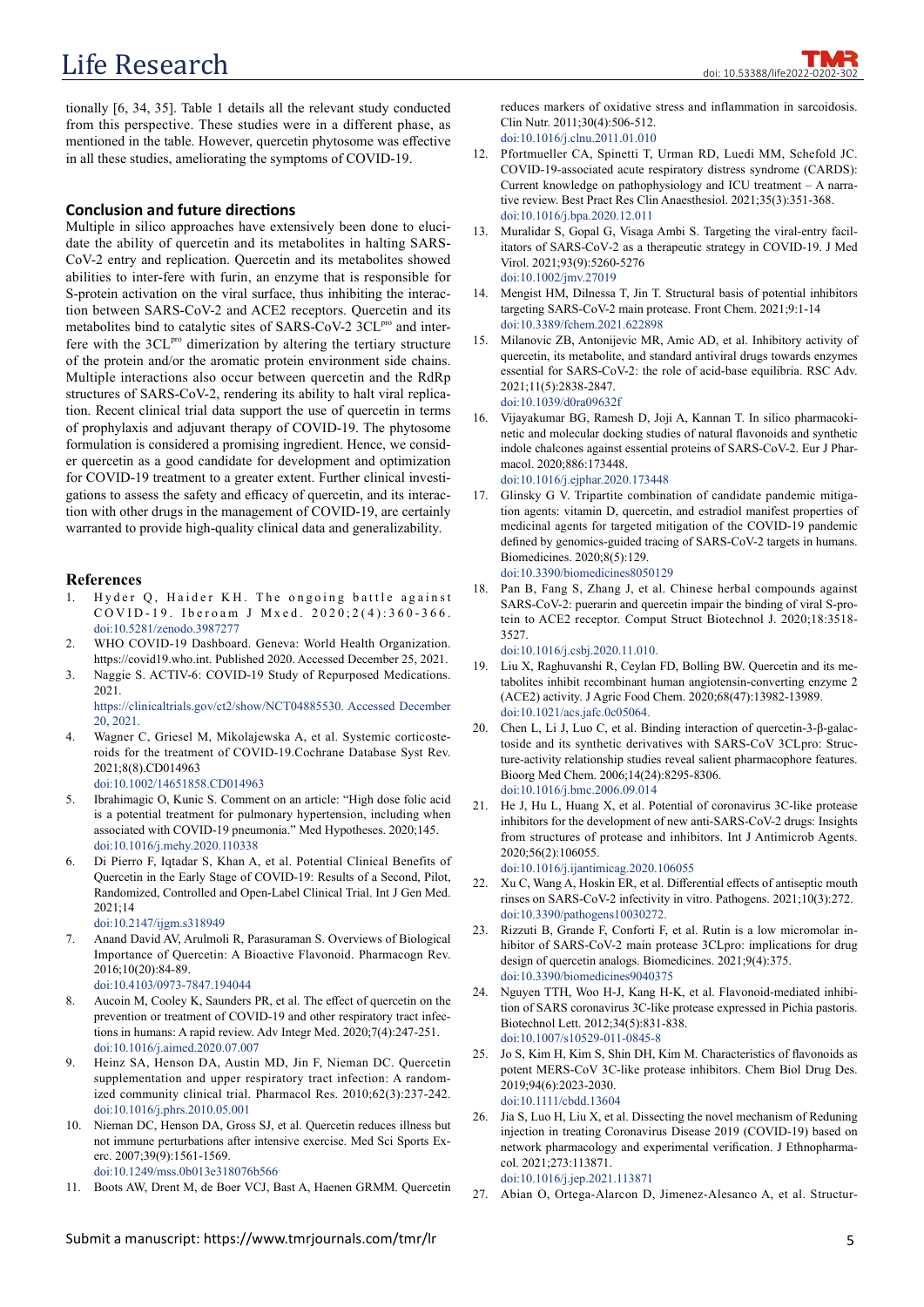al stability of SARS-CoV-2 3CLpro and identification of quercetin as an inhibitor by experimental screening. Int J Biol Macromol. 2020;164:1693-1703.

doi: 10.1016/j.ijbiomac.2020.07.235.

- 28. Omar S, Bouziane I, Bouslama Z, Djemel A. In-Silico Identification of Potent Inhibitors of COVID-19 Main Protease (Mpro) and Angiotensin-Converting Enzyme 2 (ACE2) from Natural Products: Quercetin, Hispidulin, and Cirsimaritin Exhibited Better Potential Inhibition than Hydroxy-Chloroquine Against COVID-19 Main Protease Active Site and ACE2. 2020. doi:10.26434/chemrxiv.12181404
- 29. Mangiavacchi F, Botwina P, Menichetti E, et al. Seleno-functionalization of quercetin improves the non-covalent inhibition of Mpro and its antiviral activity in cells against SARS-CoV-2. Int J Mol Sci. 2021;22(13):7048.
	- doi:10.3390/ijms22137048.
- 30. Verma S, Pandey AK. Factual insights of the allosteric inhibition mechanism of SARS-CoV-2 main protease by quercetin: an in silico analysis. 3 Biotech. 2021;11(2):1-10. doi :10.1007/s13205-020-02630-6
- 31. Cherrak SA, Merzouk H, Mokhtari-Soulimane N. Potential bioactive glycosylated flavonoids as SARS-CoV-2 main protease inhibitors: A molecular docking and simulation studies. PLoS One. 2020;15(10):e0240653. doi:10.1371/journal.pone.0240653
- 32. Khan S, Hussain A, Vahdani Y, et al. Exploring the interaction of quercetin-3-O-sophoroside with SARS-CoV-2 main proteins by theoretical studies: A probable prelude to control some variants of coronavirus including Delta. Arab J Chem. 2021;14(10):103353. doi:10.1016/j.arabjc.2021.103353
- 33. da Silva FMA, da Silva KPA, de Oliveira LPM, et al. Flavonoid glycosides and their putative human metabolites as potential inhibitors of the SARS-CoV-2 main protease (Mpro) and RNA-dependent RNA polymerase (RdRp). Mem Inst Oswaldo Cruz. 2020;115. doi:10.1590/0074-02760200207
- 34. Di Pierro F, Derosa G, Maffioli P, et al. Possible Therapeutic Effects of Adjuvant Quercetin Supplementation Against Early-Stage COVID-19 Infection: A Prospective, Randomized, Controlled, and Open-Label Study. Int J Gen Med. 2021;14:2359-2366 doi:10.2147/IJGM.S318720.
- 35. Rondanelli M, Perna S, Gasparri C, et al. Promising Effects of 3-Month Period of Quercetin Phytosome(®) Supplementation in the Prevention of Symptomatic COVID-19 Disease in Healthcare Workers: A Pilot Study. Life (Basel, Switzerland). 2022;12(1):66-77 doi:10.3390/life12010066
- 36. Onal H, Arslan B, Ergun NU, et al. Treatment of COVID-19 Patients with Quercetin: A Prospective, Single-Centre, Randomized, Controlled Trial. Authorea Prepr. 2021. This is a preprint. doi:10.22541/au.161106492.28349832/v1.
- 37. Arslan B, Ergun NU, Topuz S, et al. Synergistic effect of quercetin and vitamin C against COVID-19: is a possible guard for front liners. 2020. This is a preprint. doi:10.2139/ssrn.3682517.
- Study to Investigate the Clinical Benefits of Dietary Supplement Quercetin for Managing Early Mild Symptoms of COVID-19. ClinicalTrials. gov identifier: NCT04861298. Updated February 7, 2022. https://clinicaltrials.gov/ct2/show/study/NCT04861298. Accessed February 20, 2022
- 39. The Study of Quadruple Therapy Zinc, Quercetin, Bromelain and Vitamin C on the Clinical Outcomes of Patients Infected With COVID-19. ClinicalTrials.gov identifier: NCT04468139. Updated July 13, 2020. https://clinicaltrials.gov/ct2/show/NCT04468139. Accessed November 30, 2021.
- 40. The Effectiveness of Phytotherapy in SARS-COV2(COVID-19) (Quercetix). ClinicalTrials.gov identifier: NCT04851821. Updated July 27, 2021.

https://clinicaltrials.gov/ct2/show/NCT04851821. Accessed November 30, 2021.

41. NCT04622865. Masitinib Combined With Isoquercetin and Best Supportive Care in Hospitalized Patients With Moderate and Severe COVID-19.

https://clinicaltrials.gov/show/NCT04622865. 2020

https://www.cochranelibrary.com/central/doi/10.1002/central/CN-0219 7403/full.

- 42. Quercetin In The Treatment Of SARS-CoV 2 (QUERCOV). Clinical-Trials.gov identifier: NCT04853199. Updated July 28, 2021. https://clinicaltrials.gov/ct2/show/NCT04853199. Accessed November 25, 2021.
- 43. Safety and Efficacy of Hydroxychloroquine for the Treatment & Prevention of Coronavirus Disease 2019 (COVID-19) Caused by Severe Acute Respiratory Syndrome Coronavirus 2 (SARS-CoV-2). Clinical-Trials.gov identifier: NCT04590274. Updated December 7, 2021. https://clinicaltrials.gov/ct2/show/NCT04590274. Accessed November 25, 2021
- 44. Study of Isoquercetin (IQC-950AN) Plus Standard of Care Versus Standard of Care Only for the Treatment of COVID-19. ClinicalTrials.gov identifier: NCT04536090. Updated August 23, 2021. https://clinicaltrials.gov/ct2/show/NCT04536090. Accessed December 7, 2021.
- 45. COVID-19, Hospitalized, Patients, Nasafytol. ClinicalTrials.gov identifier: NCT04844658. Updated December 1, 2021. https://clinicaltrials.gov/ct2/show/NCT04844658. Accessed December 24, 2021.

# **Funding**

The authors received no specific funding for this work.

## **Author contribution**

All authors contributed equally to the manuscript and read and approved the final version of the manuscript.

## **Competing interests**

The authors declare no conflicts of interest.

## **Abbreviations**

TCMSP, traditional Chinese medicine systems pharmacology; SARS-CoV-2, severe acute respiratory syndrome coronavirus-2; ACE2, angiotensin-converting enzyme 2; Mpro, main protease; 3CLpro, 3C-like protease; PLpro, Papain-like protease; RdRP, RNA-dependent RNA polymerase; COVID-19, Coronavirus Disease; NIH, national institute of health; CARDS, COVID-19-associated acute respiratory distress syndrome; SARS-CoV, SARS-Associated Coronavirus; MERS-CoV, Middle East respiratory syndrome coronavirus; WHO, World Health Organization; FDA, food and drug administration; SPR, Surface Plasmon Resonance; GO, Gene Ontology; rhACE2, recombinant human ACE2; IC50, inhibitory concentration; GEO, gene expression omnibus; SPR/FRET, surface plasmon resonance/fluorescence resonance energy transfer; GSEA, Gene Set Enrichment Analyses; ITC, Isothermal titration calorimetry; WURSS, Wisconsin Upper Respiratory Symptom Survey; SFT-PC, surfactant protein-C; RDNI, Reduning Injection

## **Peer review information**

Life Research thanks Kaloyan Asenov Kaloyanov, George Kluck, Sergio Sanchez Gambetta, Dong Zhao, Pratichi Singh, Pravin D. Potdar for their contribution to the peer review of this paper.

**Received:** 05 February 2022 **Accepted:** 22 March 2022 **Available online:** 16 March 2022 **Citation**

Rizky WC, Jihwaprani MC, Kindi AA, Ansori ANM, Mushtaq M. The pharmacological mechanism of quercetin as adjuvant therapy of COVID-19. Life Res. 2022;5(3):3. doi: 10.53388/2022-0205-302.

© 2022 By Author(s). Published by TMR Publishing Group Limited. This is an open access article under the CC-BY license. (http:// creativecommons.org/lice nses/BY/4.0/)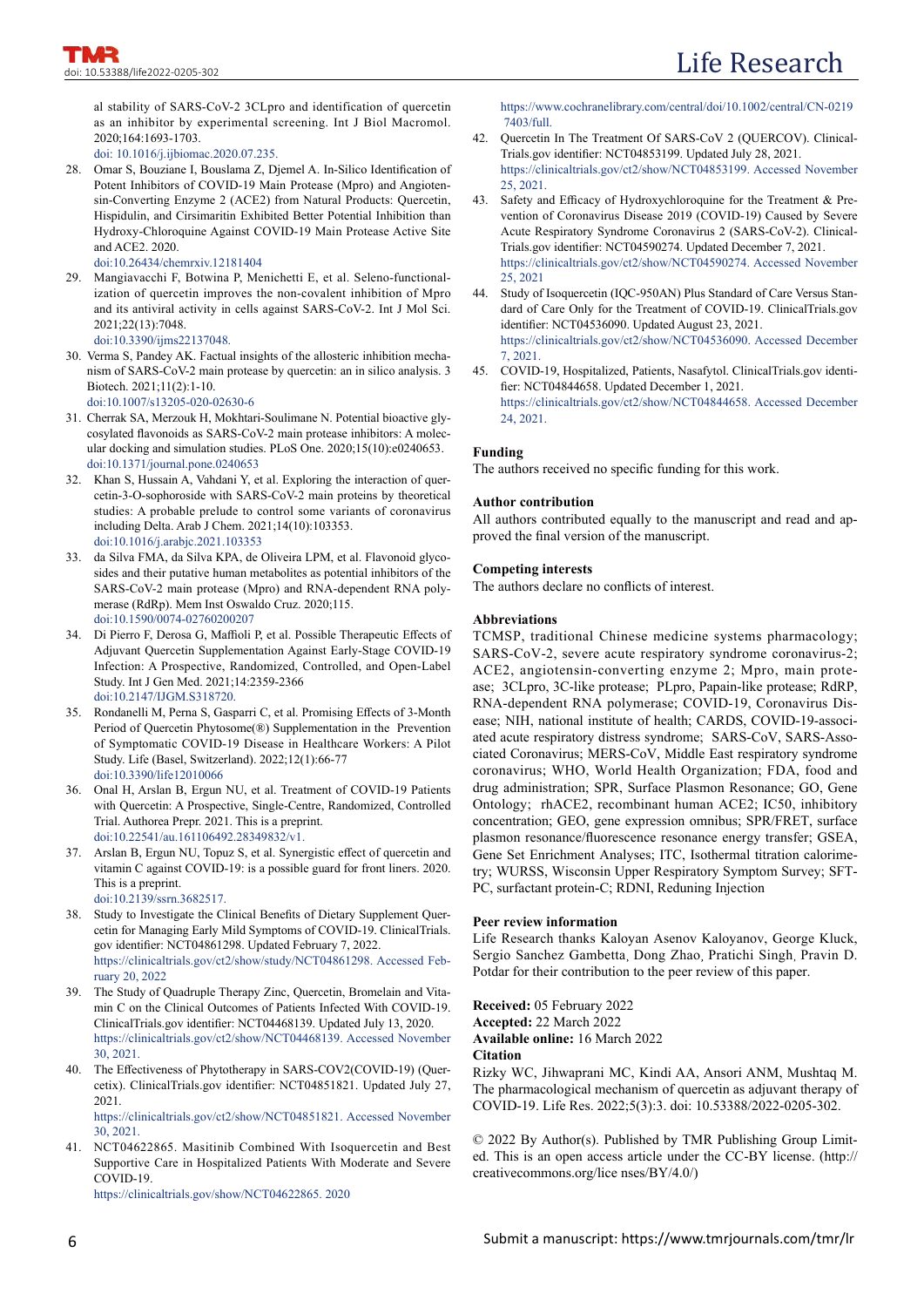# Table 1. Ongoing Clinical Trials Evaluating the Efficacy of Quercetin Supplement in Management of COVID-19

| No             | Registries                         | Phase of<br>study | Aim of<br>study                                                                                                                                          | Design                                                                                           | Recruitment<br>status | Location | Estimated<br>samples (actual<br>enrolment) | Primary outcomes Interventions<br>& time frame                                                                                                                                                                                                                                                                                          |                                                                                                                                                                                                                                                                                    | Results                                                                                                                                                                                                                                                                                                                                                                                                                                                                                                                                                                                                                                                                                                                                                                                                                                                                                                  |
|----------------|------------------------------------|-------------------|----------------------------------------------------------------------------------------------------------------------------------------------------------|--------------------------------------------------------------------------------------------------|-----------------------|----------|--------------------------------------------|-----------------------------------------------------------------------------------------------------------------------------------------------------------------------------------------------------------------------------------------------------------------------------------------------------------------------------------------|------------------------------------------------------------------------------------------------------------------------------------------------------------------------------------------------------------------------------------------------------------------------------------|----------------------------------------------------------------------------------------------------------------------------------------------------------------------------------------------------------------------------------------------------------------------------------------------------------------------------------------------------------------------------------------------------------------------------------------------------------------------------------------------------------------------------------------------------------------------------------------------------------------------------------------------------------------------------------------------------------------------------------------------------------------------------------------------------------------------------------------------------------------------------------------------------------|
| $\mathbf{1}$   | <b>NCT</b><br>05037240<br>$[35]$   | N/A               | To evaluate the<br>effectiveness of<br>oral quercetin<br>supplementation ble-blinded,<br>in the COVID-19<br>prevention                                   | Prospective,<br>randomized,<br>dou-<br>controlled<br>trial, parallel<br>assignment               | Completed             | Italy    | 120                                        | Absence of<br>COVID-19<br>infection Time<br>frame:<br>3 months                                                                                                                                                                                                                                                                          | 2 times a day<br>2. Quercetin Phy-<br>tosome (QP) 500<br>mg, 2 times a<br>day per oral (PO)                                                                                                                                                                                        | 1. Placebo 500 mg, 1. Within 3 months of supple-<br>mentation:<br>$\checkmark$ One out of 60 subjects in the<br>QP group contracted COVID-19<br>$\checkmark$ Four out of 60 subjects in<br>the control group contracted<br>COVID-19<br>$\checkmark$ The QP group showed faster<br>clinical remission compared<br>with the control group<br>2. At 5 months, the COVID-19<br>risk of infection was 99.8% in<br>the QP group vs 96.5% in the<br>control group<br>3. The QP group had a protection<br>factor of 14% more to not<br>contract the COVID-19                                                                                                                                                                                                                                                                                                                                                     |
| $\overline{2}$ | <b>NCT04578158 PHASE</b><br>$[34]$ | 3                 | To investigate<br>quercetin as<br>an adjuvant<br>in community<br>based-subjects,<br>confirmed with<br>positive SARS-<br>CoV-2 infection<br>by RT-PCR     | Prospective,<br>randomized,<br>open-la-<br>beled,<br>controlled<br>trial, parallel<br>assignment | Completed             | Pakistan | 200<br>(152)<br>outpatients)               | Percentage of<br>subjects<br>tested positive for<br>COVID-19 who<br>require<br>hospitalization<br>(from day<br>1 to day 30)<br>Time frame: 30<br>days                                                                                                                                                                                   | 1. Standard<br>on local guidelines<br>2. Quercetin Phyto-<br>some (QP) 1000 mg/<br>day PO                                                                                                                                                                                          | 1. There was a reduction in:<br>COVID-19 care based ✓ Length & frequency of<br>hospitalization<br>Oxygen therapy<br>✓<br>No progression to ICU<br>$\checkmark$<br>✓ Decrease in death<br>2. Quercetin administration with<br>standard care in the early stage<br>of viral infection was able to<br>alleviate the early symptoms<br>and prevent COVID-19 severity                                                                                                                                                                                                                                                                                                                                                                                                                                                                                                                                         |
| 3              | NCT04861298 PHASE 3<br>[6]         |                   | To investigate<br>quercetin and<br>as an adjuvant<br>in community<br>based-subjects,<br>confirmed with<br>positive SARS-<br>CoV-2 infection<br>by RT-PCR | Prospective,<br>randomized,<br>open-la-<br>beled,<br>controlled<br>trial, parallel<br>assignment | Completed             | Pakistan | 200<br>(42outpatients)                     | 1. Time needed to 1. Standard<br>become negative<br>at the RT-PCR test<br>for SARS-CoV-2<br>2. Course of WBC,<br>neutrophils, LDH,<br>CRP, D-dimers,<br>ferritin, hemoglo-<br>bin, platelets, and<br>lymphocytes<br>3. Course of<br>COVID-19- related<br>symptoms<br>4. Number requir-<br>ing hospitalization<br>Time frame: 2<br>weeks | on local guidelines:<br>acetaminophen 500-<br>1000 mg/dose PRN<br>with maximum dose<br>3000 mg/day and<br>azithromycin 500<br>utive days (n=21)<br>2. QP600 mg/day<br>PO for the first 7<br>days, followed by<br>400 mg/day PO in<br>the remaining 7 days $\checkmark$<br>$(n=21)$ | 1. Within 1 week of treatment:<br>COVID-19 care based $\checkmark$ 16 patients of the quercetin<br>group were confirmed negative<br>for SARS-CoV-2 by RT-PCR<br>$\checkmark$ Twelve patients experienced<br>diminishing all their symptoms<br>$\checkmark$ Two patients of standard care<br>group were tested negative<br>mg/day for 3 consec- ✓ Four patients experienced<br>partial symptoms resolution<br>2. By the end of the second week:<br>$\checkmark$ 5 patients remaining from the<br>quercetin group were tested<br>negative<br>Nineteen patients remained<br>from the standard care group,<br>17 were tested negative by<br>week 2, 1 tested negative by<br>week 3, and 1 remained posi-<br>tive by the 20 <sup>th</sup> day<br>3. Adjuvant therapy with quercetin<br>was able to reduce the level of<br>LDH, ferritin, CRP, and D-dimer<br>by 35.5%, 40%, 54.8%, and<br>11.9%, respectively |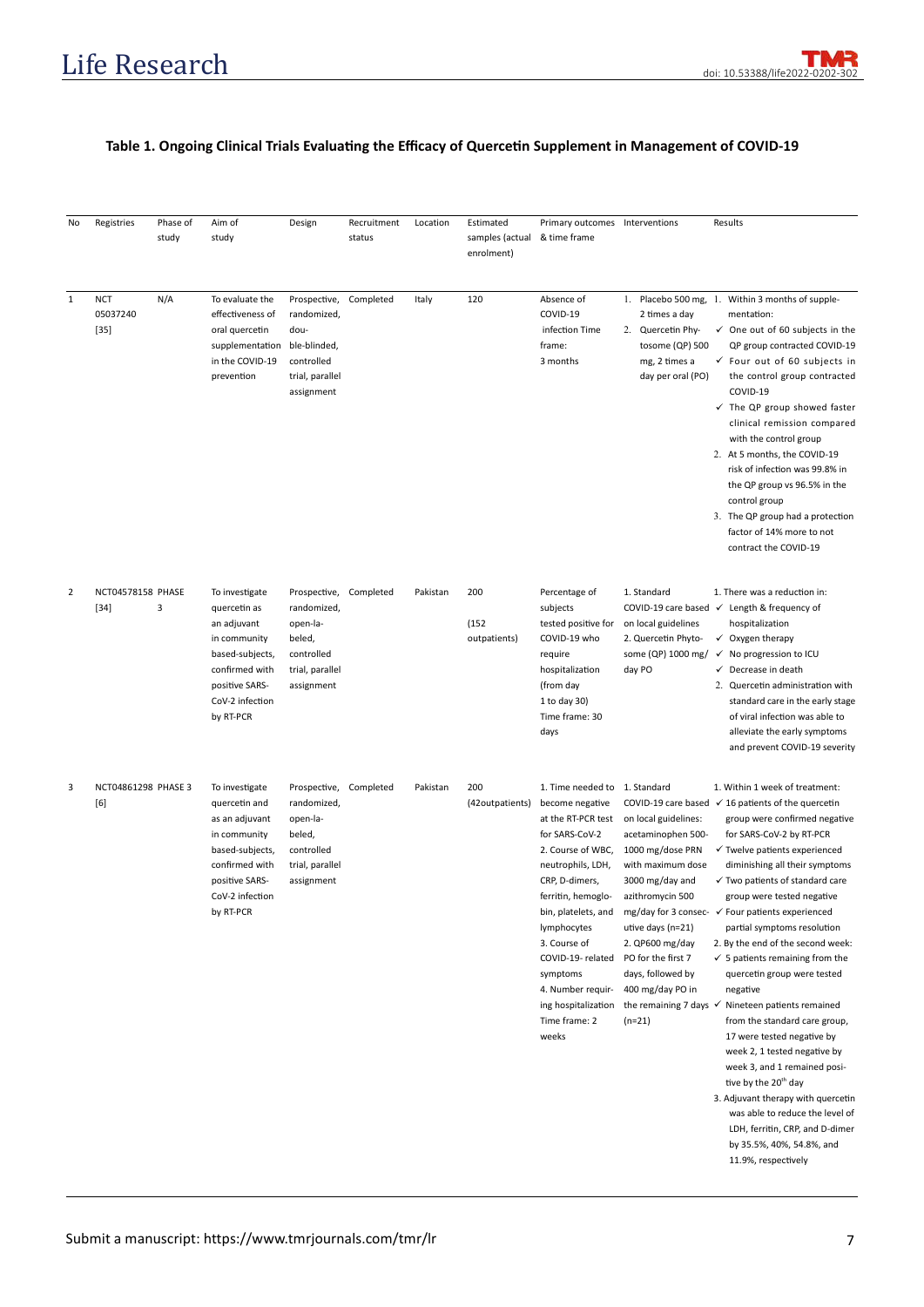T МR doi: 10.53388/life2022-0205-302

# Life Research

| 4 | NCT04377789 N/A<br>[36, 37]                                                 |                | To evaluate the Prospective, Completed Turkey<br>possible role<br>of quercetin<br>in prophylaxis<br>and treatment beled,<br>of COVID-19                                                               | single-center,<br>randomized,<br>open-la-<br>controlled<br>trial, parallel<br>assignment           |                    |                 |                    | 447 inpatients 1. Prevalence of COVID-19<br>in the quercetin and<br>sham group calculated by<br>questionnaire and medical<br>records<br>2. Comparison of mortality<br>rate between two groups<br>Time frame: 3 months | 1. (Group A): Standard care by<br>local guidelines: Hydroxychloro-<br>quine 400 mg/day for another 5<br>days + Favipiravir 600 mg BID for<br>4 days, following loading dose on 2.<br>day one (1600 mg BID)<br>2. (Group B): Standard care +<br>quercetin 1000 mg, bromelain<br>100 mg, vitamin C 1000 mg: daily<br>in 2 divided doses to 52/447<br>patients with minimal one<br>chronic disease and moderate to<br>severe symptoms of respiratory<br>infections<br>3. (Group C): Quercetin treatment<br>group: tested positive for SARS-<br>CoV-2 and treated with Quercetin<br>1000 mg/day PO | 1. No adverse effects record-<br>ed related to quercetin,<br>vitamin C, and QCB supple-<br>mentation<br>Group B showed a signifi-<br>cantly higher number of<br>COPD and TB cases, more<br>severe pulmonary findings,<br>a significantly higher<br>proportion of subjects<br>with $SpO2 < 93$ mmHg at<br>admission &/or follow-up,<br>significantly decreased<br>CRP, procalcitonin, and fer-<br>ritin. However, there was<br>also a significant increase<br>in lymphocyte count and<br>thrombocyte in this group<br>3. Group B did not reduce<br>the risk of events during<br>the follow-up period<br>4. Quercetin, vitamin C, and<br>QCB were effective in the<br>COVID-19 treatment |
|---|-----------------------------------------------------------------------------|----------------|-------------------------------------------------------------------------------------------------------------------------------------------------------------------------------------------------------|----------------------------------------------------------------------------------------------------|--------------------|-----------------|--------------------|-----------------------------------------------------------------------------------------------------------------------------------------------------------------------------------------------------------------------|------------------------------------------------------------------------------------------------------------------------------------------------------------------------------------------------------------------------------------------------------------------------------------------------------------------------------------------------------------------------------------------------------------------------------------------------------------------------------------------------------------------------------------------------------------------------------------------------|----------------------------------------------------------------------------------------------------------------------------------------------------------------------------------------------------------------------------------------------------------------------------------------------------------------------------------------------------------------------------------------------------------------------------------------------------------------------------------------------------------------------------------------------------------------------------------------------------------------------------------------------------------------------------------------|
| 5 | NCT04861298 N/A<br>$[38]$                                                   |                | To evaluate<br>the benefit of<br>quercetin for<br>preventing the beled,<br>progression<br>of the disease<br>and improve-<br>ment of the<br>symptoms in<br>the early stage<br>of COVID-19<br>infection | Prospective,<br>randomized,<br>open-la-<br>controlled<br>trial, parallel<br>assignment             | Completed Pakistan |                 | 142<br>Outpatients | CoV-2 by RT-PCR after a<br>from day 1-14<br>Time frame: 2 weeks                                                                                                                                                       | 1. Tested negative for SARS- 1. Standard care by local guide-<br>lines<br>2-week course of treatment 2. Standard care + quercetin for 2<br>2. Symptoms improvement weeks (QP600 mg/day PO in the<br>first week, followed by 400 mg/<br>day PO in the second week)                                                                                                                                                                                                                                                                                                                              | Not yet available                                                                                                                                                                                                                                                                                                                                                                                                                                                                                                                                                                                                                                                                      |
| 6 | NCT04468139 PHASE<br>$[39]$                                                 | 4              | To evaluate<br>zinc, quercetin, tive, random-<br>bromelain,<br>and vitamin C<br>on the clinical<br>outcomes<br>of patients<br>infected with<br>COVID-19                                               | A prospec-<br>ized, open-la-<br>beled,<br>controlled<br>trial                                      | Recruiting         | Saudi<br>Arabia | 60 inpatients      | 1. Length of stay at the<br>hospital after treatment<br>frame: 28 days)<br>2. Measurement of serum<br>zinc level before and after<br>treatment (5-10 days)<br>Time frame: 28 days                                     | Quercetin 500 mg/day + brome- Not yet available<br>lain 500 mg/day + zinc 50 mg/<br>and days to discharge (time day + vitamin C 1000 mg/day PO                                                                                                                                                                                                                                                                                                                                                                                                                                                 |                                                                                                                                                                                                                                                                                                                                                                                                                                                                                                                                                                                                                                                                                        |
| 7 | NCT04851821 PHASE To evaluate the A prospec-<br>$[40]$                      | $\mathbf{1}$   | effectiveness<br>of quercetin in ized, dou-<br>the COVID-19<br>treatment                                                                                                                              | tive, random-<br>ble-blinded,<br>controlled<br>trial                                               | Completed Tunisia  |                 |                    | 80 outpatients 1. Number of patients<br>who visit the emergency<br>department (10 days after<br>intervention)<br>Time frame: 10 days                                                                                  | 1. Quercetin group: Quercetin 1 Not yet available<br>tablet TID for 10 days<br>2. Placebo group: Placebo 1<br>tablet TID for 10 days                                                                                                                                                                                                                                                                                                                                                                                                                                                           |                                                                                                                                                                                                                                                                                                                                                                                                                                                                                                                                                                                                                                                                                        |
| 8 | NCT04622865 PHASE To evaluate<br>$[41]$                                     | $\overline{2}$ | the efficacy of<br>masitinib and<br>isoquercetin<br>combination<br>for moderate<br>to severe<br>COVID-19<br>patients                                                                                  | Prospective,<br>randomized,<br>triple-blind-<br>ed,<br>controlled<br>trial, parallel<br>assignment | Recruiting France  |                 | 200                | 1. Clinical status of the<br>7-point scale<br>Time frame: 15 days                                                                                                                                                     | 1. Experimental: Masitinib 3<br>patient at day 15 based on a mg/kg/day PO for 4 days then<br>increased to 4.5 mg/kg/day<br>+ isoquercetin 1 g/day + best<br>supportive care (Oxygenation,<br>analgesic, anti-thrombotic, antivi-<br>ral, or biologic agents)<br>2. Active comparator: Best<br>supportive care (Oxygenation,<br>analgesic, anti-thrombotic, antivi-<br>ral, or biologic agents)                                                                                                                                                                                                 | Not yet available                                                                                                                                                                                                                                                                                                                                                                                                                                                                                                                                                                                                                                                                      |
| 9 | NCT04853199 PHASE To evaluate the Prospective, Recruiting Tunisia<br>$[42]$ | $\mathbf{1}$   | effectiveness<br>of quercetin in triple-blind-<br>the treatment ed,<br>of SARS-COV-2 controlled                                                                                                       | randomized,<br>trial, parallel<br>assignment                                                       |                    |                 | 200                | The efficacy measurement<br>from day 10 to 30<br>Time frame: 10-30 days                                                                                                                                               | 1. Experimental: Quercetin group Not yet available<br>one tablet BID 30 minutes before<br>a meal, for 10 days.<br>2. Placebo group: Placebo 1<br>tablet BID 30 minutes before a<br>meal, for 10 days                                                                                                                                                                                                                                                                                                                                                                                           |                                                                                                                                                                                                                                                                                                                                                                                                                                                                                                                                                                                                                                                                                        |